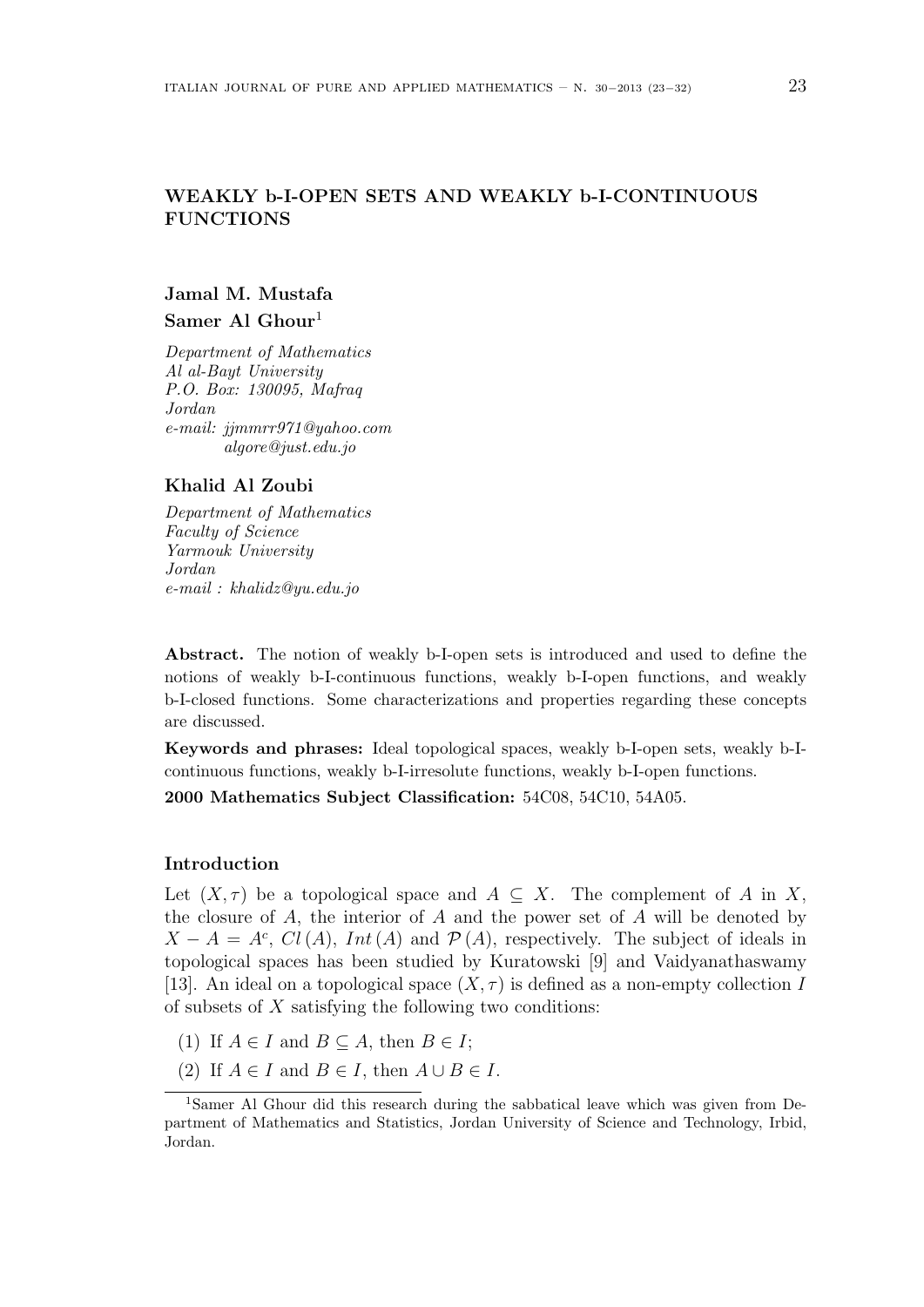An ideal topological space is a topological space  $(X, \tau)$  with an ideal *I* on *X* and is denoted by  $(X, \tau, I)$ . For a subset  $A \subseteq X$ ,  $A^*(I) = \{x \in X : U \cap A \notin I \text{ for } I \in I\}$ every  $U \in \tau$  with  $x \in U$  is called the local function of *A* with respect to *I* and  $\tau$ [9]. We simply write *A<sup>∗</sup>* instead of *A<sup>∗</sup>* (*I*) in case there is no chance of confusion. It is well known that  $Cl^*(A) = A \cup A^*$  defines a Kuratowski closure operator for  $\tau^*(I)$ . First, we shall recall some definitions used in the sequel.

**Definition 1.1.** Let *A* be a subset of a topological space  $(X, \tau)$ . Then

- (a) *A* is called *semi-open* [10] if  $A \subseteq Cl(Int(A)).$
- (b) *A* is called *pre-open* [11] if  $A \subseteq Int(Cl(A))$ .
- (c) *A* is called *b-open* [1] if  $A \subseteq Cl(Int(A)) \cup Int(Cl(A)).$
- (d) *A* is called *semi-closed* [2] if it is the complement of a semi-open set.
- (e) The *semi-closure* of  $A$  [2], denoted by  $sCl(A)$ , is the smallest semi-closed set that contains *A*.

**Definition 1.2.** A subset *A* of an ideal topological space  $(X, \tau, I)$  is said to be

- (a) *I-open* [8] if  $A \subseteq Int(A^*)$ .
- (b) *semi-I-open* [7] if  $A \subseteq Cl^*(Int(A)).$
- (c) *pre-I-open* [3] if  $A \subseteq Int(Cl^*(A))$ .
- (d) *b*-*I*-open [4] if  $A \subseteq Cl^*(Int(A)) \cup Int(Cl^*(A)).$
- (e) *weakly semi-I-open* [5] if  $A \subseteq Cl^*(Int(Cl(A))).$
- (f) *weakly pre-I-open* [6] if  $A \subseteq sCl(Int(Cl^*(A))).$

### **2. Weakly b-I-open sets**

**Definition 2.1.** A subset *A* of an ideal topological space  $(X, \tau, I)$  is said to be *weakly b-I-open* if  $A ⊆ Cl^*(Int(Cl(A))) ∪ Cl(Int(Cl^*(A))).$ 

The family of all weakly b-I-open sets of the space  $(X, \tau, I)$  will be denoted by  $WBIO(X, \tau)$ .

**Theorem 2.2.** *For a subset of an ideal topological space, the following properties hold:*

- (a) *Every b-I-open set is weakly b-I-open.*
- (b) *Every weakly semi-I-open set is weakly b-I-open.*
- (c) *Every weakly pre-I-open set is weakly b-I-open.*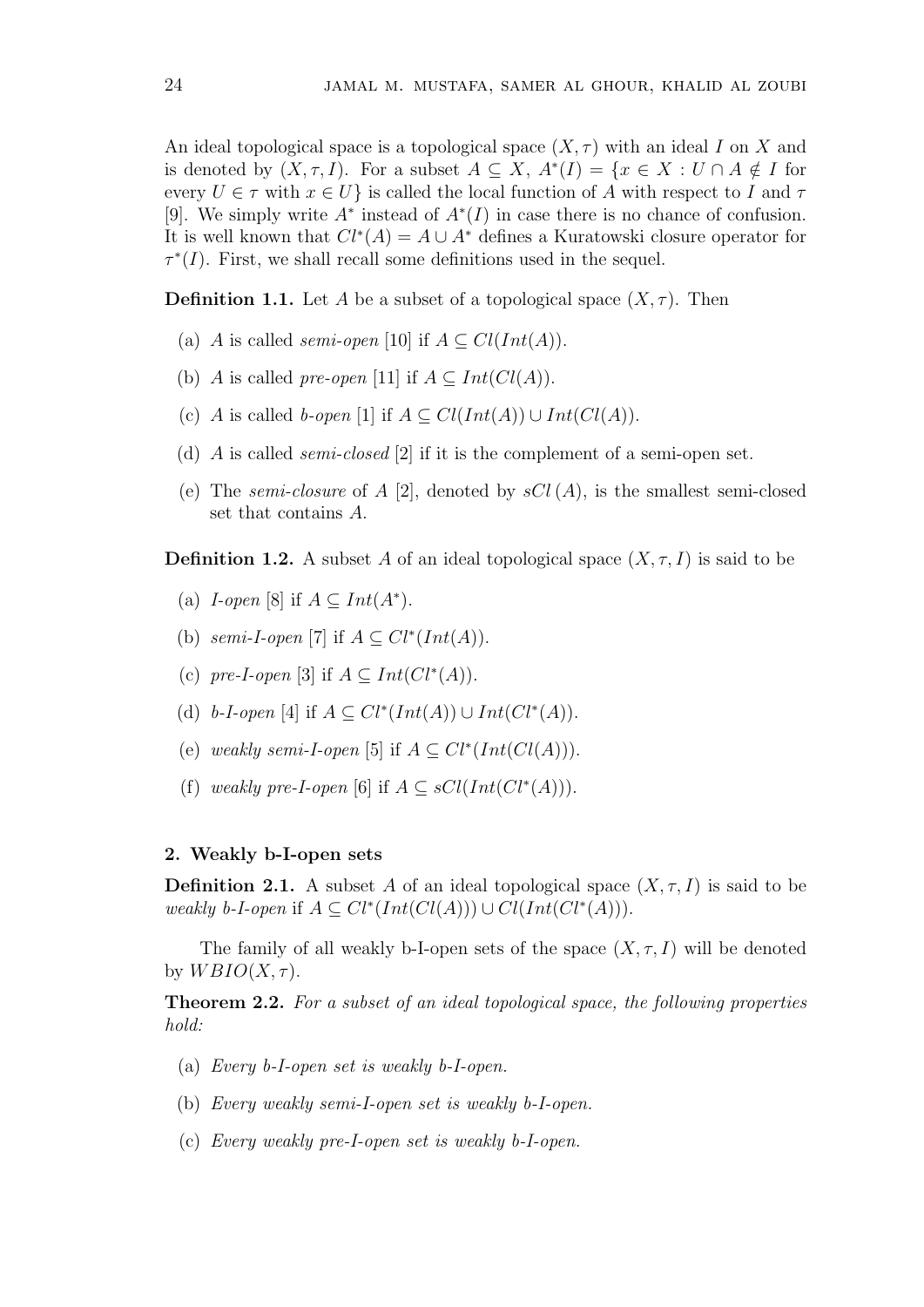The converse of each part in the above theorem need not be true as shown in the following three examples.

**Example 2.3.** Let  $X = \{1, 2, 3\}$ ,  $\tau = \{\phi, X, \{1, 2\}\}\$ and  $I = \{\phi, \{1\}\}\$ . Then  $A = \{1\}$  is weakly b-I-open but not b-I-open.

**Example 2.4.** Let  $X = \{1, 2, 3\}, \tau = \{\phi, X, \{1\}, \{3\}, \{1, 3\}\}\$ and  $I = \{\phi, \{1\}\}.$ Then  $A = \{1, 2\}$  is weakly b-I-open but not weakly semi-I-open.

**Example 2.5.** Let  $X = \{1, 2, 3, 4\}$ ,  $\tau = \{\phi, X, \{1, 2\}, \{3, 4\}\}$  and  $I = \mathcal{P}(X)$ . Then  $A = \{2,3\}$  is weakly semi-I-open and so weakly b-I-open but not weakly pre-I-open since  $sCl(Int(Cl^*(A))) = \phi$ .

**Lemma 2.6.** [8] *Let A and B be subsets of an ideal topological space*  $(X, \tau, I)$ *.* 

- (a) *If*  $A \subseteq B$ *, then*  $A^* \subseteq B^*$ .
- (b) *If*  $U \in \tau$ , then  $U \cap A^* \subseteq (U \cap A)^*$ .
- (c)  $A^*$  *is closed in*  $(X, \tau)$ *.*

**Theorem 2.7.** *Let* (*X, τ, I*) *be an ideal topological space and A, B subsets of X.*

- (1) *If*  $U_{\alpha} \in WBIO(X, \tau)$  *for each*  $\alpha \in \Delta$ *, then*  $\bigcup \{U_{\alpha} : \alpha \in \Delta\} \in WBIO(X, \tau)$ *.*
- (2) *If*  $A \in WBIO(X, \tau)$  *and*  $B \in \tau$ *, then*  $A \cap B \in WBIO(X, \tau)$ *.*

**Proof.** (1) Since  $U_{\alpha} \in WBIO(X, \tau)$ , we have  $\bigcup_{\alpha \in \Delta} U_{\alpha} \subseteq \bigcup_{\alpha \in \Delta} [Cl^*(Int(Cl(U_{\alpha}))) \cup Cl(Int(Cl^*(U_{\alpha})))]$  $\subseteq \bigcup_{\alpha \in \Delta} \{[(Int(Cl(U_{\alpha}))) \cup (Int(Cl(U_{\alpha})))^*] \cup [Cl(Int(U_{\alpha} \cup U_{\alpha}^*))]\}$  $\subseteq [Int(Cl(\bigcup_{\alpha\in\Delta}U_{\alpha}))\cup (Int(Cl(\bigcup_{\alpha\in\Delta}U_{\alpha})))^{*}] \cup [Cl(Int((\bigcup_{\alpha\in\Delta}U_{\alpha})\cup(\bigcup_{\alpha\in\Delta}U_{\alpha})^{*}))]$  $= Cl^*[Int(Cl(\bigcup_{\alpha \in \Delta} U_{\alpha}))] \cup Cl[Int(Cl^*(\bigcup_{\alpha \in \Delta} U_{\alpha}))]$ *α∈*∆ *Uα*))]. Hence  $\bigcup_{\alpha \in \Delta} U_{\alpha} \in WBIO(X, \tau)$ .  $P(X|X, \tau)$  and  $B \in \tau$ . Then  $A \subseteq Cl^*(Int(Cl(A))) \cup Cl(Int(Cl^*(A)))$ and so  $A ∩ B ⊆ [Cl^*(Int(Cl(A))) ∪ Cl(Int(Cl^*(A)))] ∩ B$ = [*Cl<sup>∗</sup>* (*Int*(*Cl*(*A*))) *∩ B*] *∪* [*Cl*(*Int*(*Cl<sup>∗</sup>* (*A*))) *∩ B*]

= [[*Int*(*Cl*(*A*)) *∪* (*Int*(*Cl*(*A*)))*<sup>∗</sup>* ] *∩ B*] *∪* [*Cl*(*Int*(*A ∪ A<sup>∗</sup>* )) *∩ B*]  $\subseteq [(Int(Cl(A)) \cap B) \cup ((Int(Cl(A))) \cap B)^*] \cup [Cl(Int[(A \cap B) \cup (A^* \cap B)])]$  $\subseteq [(Int(Cl(A)) \cap B)) \cup (Int(Cl(A)) \cap B)^*] \cup [Cl(Int[(A \cap B) \cup (A \cap B)^*)])$  $\subseteq [(Int(Cl(A\cap B)))\cup (Int(Cl(A\cap B)))^*]\cup [Cl(Int[(A\cap B)\cup (A\cap B)^*)])$ = *Cl<sup>∗</sup>* [*Int*(*Cl*(*A ∩ B*))] *∪ Cl*[*Int*(*Cl<sup>∗</sup>* (*A ∩ B*))]. This shows that  $A \cap B \in WBIO(X, \tau)$ .

The following example shows that the finite intersection of weakly b-I-open sets need not be weakly b-I-open.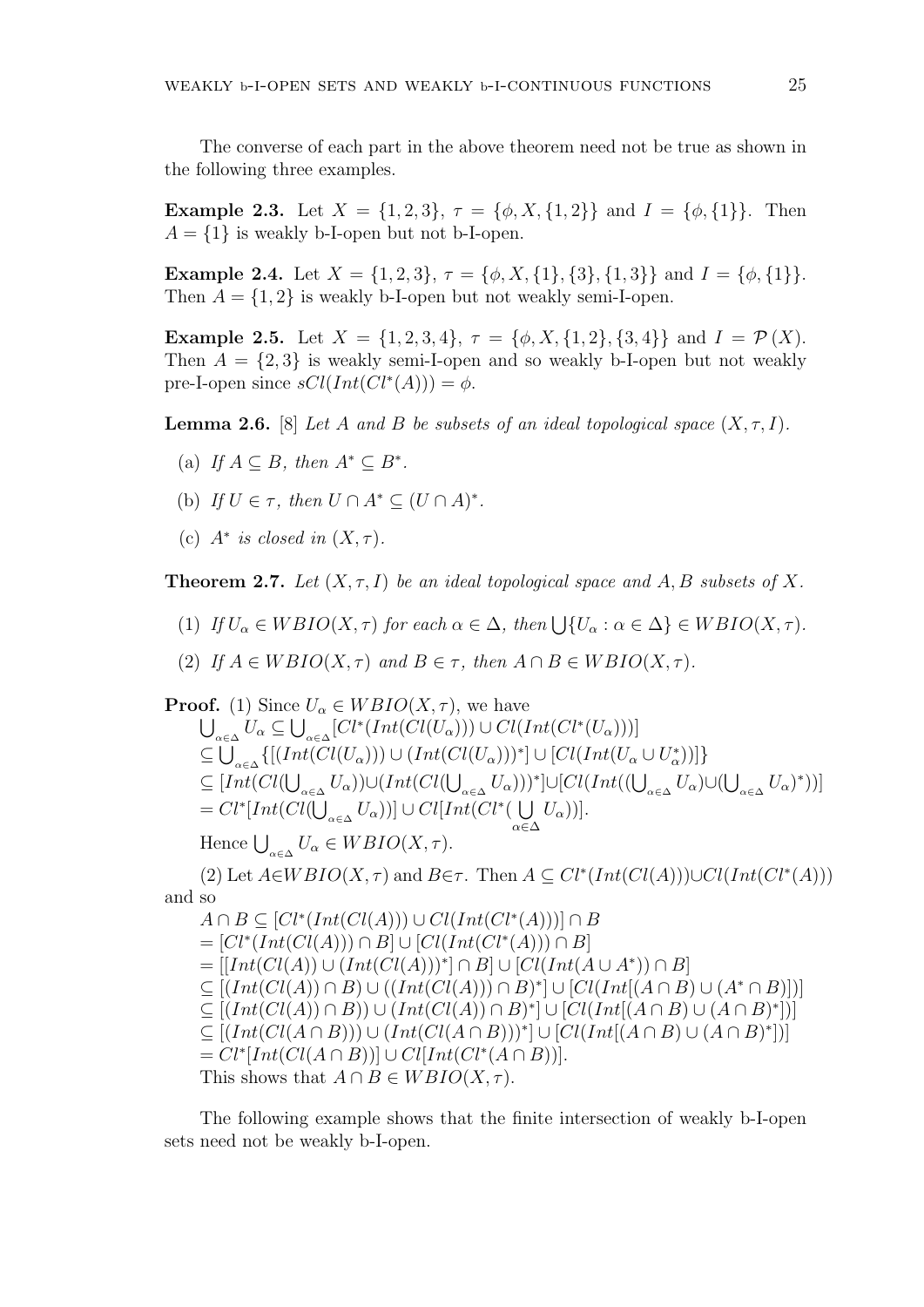**Example 2.8.** Let  $X = \{1, 2, 3, 4\}, \tau = \{\phi, X, \{1, 2\}, \{1, 2, 3\}\}\$ and  $I = \{\phi, \{3\}, \{4\},\$ *{*3*,* 4*}}*. Then *A* =  $\{2, 4\}$  and *B* =  $\{1, 4\}$  are weakly b-I-open but  $A \cap B = \{4\}$  is not weakly b-I-open.

**Definition 2.9.** A subset *A* of an ideal topological space  $(X, \tau, I)$  is said to be *weakly b-I-closed* if its complement is weakly b-I-open.

**Theorem 2.10.** *If a subset A of an ideal topological space* (*X, τ, I*) *is weakly*  $b$ -*I-closed, then*  $Int(Cl(int(A))) \subseteq A$ *.* 

**Proof.** Since *A* is weakly b-I-closed,  $X - A \in WBIO(X, \tau)$ . Then *X − A ⊆ Cl<sup>∗</sup>* (*Int*(*Cl*(*X − A*))) *∪ Cl*(*Int*(*Cl<sup>∗</sup>* (*X − A*))) *⊆ Cl*(*Int*(*Cl*(*X − A*))) *∪ Cl*(*Int*(*Cl*(*X − A*)))  $= Cl(Int(Cl(X-A)))$  $= X - Int(ClInt(A))).$ Therefore,  $Int(Cl(int(A))) \subseteq A$ .

#### **3. Weakly b-I-continuous functions**

#### **Definition 3.1.**

- (1) A function  $f : (X, \tau, I) \to (Y, \rho)$  is called *b-I-continuous* [4] if the inverse image of each open set in *Y* is a b-I-open set in *X*.
- (2) A function  $f : (X, \tau, I) \to (Y, \rho)$  is called *weakly semi-I-continuous* [5] if the inverse image of each open set in *Y* is a weakly semi-I-open set in *X*.
- (3) A function  $f : (X, \tau, I) \to (Y, \rho)$  is called *weakly pre-I-continuous* [6] if the inverse image of each open set in *Y* is a weakly pre-I-open set in *X*.

**Definition 3.2.** A function  $f : (X, \tau, I) \rightarrow (Y, \rho)$  is called *weakly b-I-continuous* if  $f^{-1}(V)$  is weakly b-I-open in  $(X, \tau, I)$  for every open set V in  $(Y, \rho)$ .

### **Remark 3.3.**

- (1) Every b-I-continuous function is weakly b-I-continuous.
- (2) Every weakly semi-I-continuous function is weakly b-I-continuous.
- (3) Every weakly pre-I-continuous function is weakly b-I-continuous.

The converse in each part of the above remark need not be true as shown in the following three examples.

**Example 3.4.** Let  $(X, \tau)$  be the real line with the indiscrete topology and  $(Y, \rho)$ the real line with the usual topology. Then the identity function  $f : (X, \tau, \mathcal{P}(X))$  $\rightarrow$   $(Y, \rho)$  is weakly b-I-continuous but not b-I-continuous.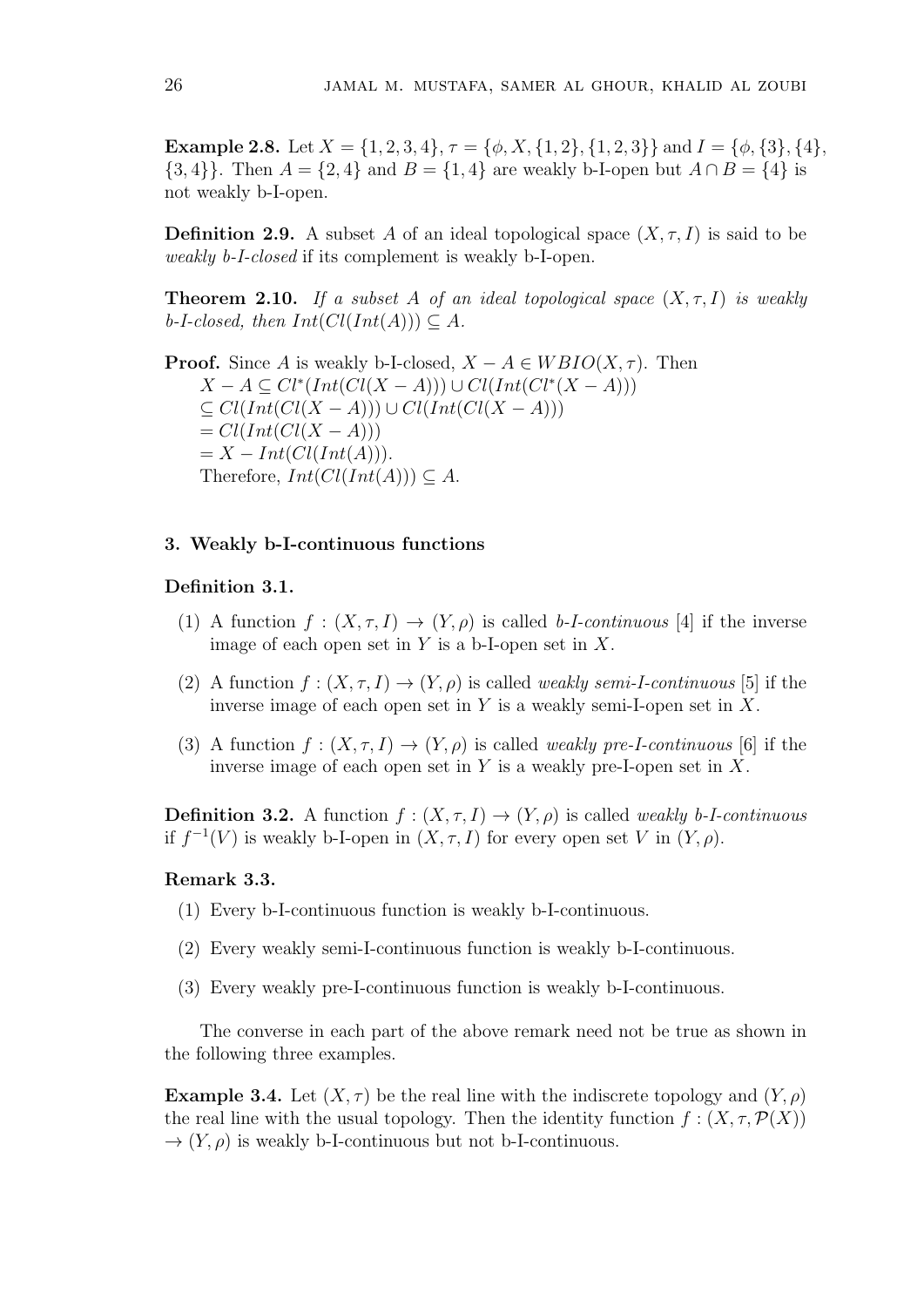**Example 3.5.** Let  $X = Y = \{1, 2, 3\}, \tau = \{\phi, X, \{1\}, \{3\}, \{1, 3\}\}, I = \{\phi, \{1\}\}\$ and  $\rho = {\phi, Y, \{1,3\}}$ . Define a function  $f : (X, \tau, I) \to (Y, \rho)$  as follows:  $f(1) = 1$ ,  $f(2) = 3$  and  $f(3) = 2$ . Then *f* is weakly b-I-continuous but not weakly semi-I-continuous.

**Example 3.6.** Let  $X=Y=\{1,2,3,4\}, \tau=\{\phi, X,\{1\},\{3\},\{1,3\}\}, \rho=\{\phi, Y,\{1\},\$  ${3}, {1, 3}$ , and  $I = {\phi, {3}}$ . Define a function  $f : (X, \tau, I) \to (Y, \rho)$  as follows:  $f(1) = f(3) = 4$  and  $f(2) = f(4) = 2$ . Then *f* is weakly b-I-continuous but not weakly pre-I-continuous.

**Theorem 3.7.** For a function  $f : (X, \tau, I) \to (Y, \rho)$  the following are equivalent:

- (1) *f is weakly b-I-continuous.*
- (2) *For each*  $x \in X$  *and each*  $V \in \rho$  *with*  $f(x) \in V$ *, there exists*  $U \in WBIO(X, \tau)$ *with*  $x \in U$  *such that*  $f(U) \subset V$ .
- (3) *The inverse image of each closed set in Y is weakly b-I-closed in X .*

**Proof.** Straightforward.

**Definition 3.8.** Let *A* be a subset of a space  $(X, \tau, I)$  and let  $x \in X$ . Then *A* is called a *weakly b-I-neighborhood* of *x*, if there exists a weakly b-I-open set *U* containing *x* such that  $U \subseteq A$ .

**Theorem 3.9.** For a function  $f: (X, \tau, I) \rightarrow (Y, \rho)$ , the following statements are *equivalent:*

- (1) *f is weakly b-I-continuous.*
- (2) For each  $x \in X$  and each open set V in Y with  $f(x) \in V$ ,  $f^{-1}(V)$  is weakly *b-I-neighborhood of x.*

**Proof.** (1)  $\Rightarrow$  (2). Let  $x \in X$  and let *V* be an open set in *Y* such that  $f(x) \in V$ . By Theorem 3.7, there exists a weakly b-I-open set *U* in *X* with  $x \in U$  such that *f*(*U*) ⊆ *V*. So  $x \in U \subseteq f^{-1}(V)$ . Hence  $f^{-1}(V)$  is a weakly b-I-neighborhood of *x*.

(2)  $\Rightarrow$  (1). Let *V* be an open set in *Y* and let *f*(*x*)  $\in$  *V*. Then by assumption,  $f^{-1}(V)$  is a weakly b-I-neighborhood of *x*. Thus for each  $x \in f^{-1}(V)$  there exists a weakly b-I-open set  $U_x$  containing  $x$  such that  $x \in U_x \subseteq f^{-1}(V)$ . Hence  $f^{-1}(V) = \cup \{U_x : x \in f^{-1}(V)\}$  and so  $f^{-1}(V) \in WBOI(X, \tau)$ .

**Definition 3.10.** A function  $f : (X, \tau, I) \rightarrow (Y, \rho)$  is called weakly *b-I-irresolute* if  $f^{-1}(V)$  is weakly b-I-open in  $(X, \tau, I)$  for every weakly b-I-open set *V* in  $(Y, \rho)$ .

**Theorem 3.11.** *Let*  $f : (X, \tau, I) \rightarrow (Y, \rho, J)$  *and*  $g : (Y, \rho, J) \rightarrow (Z, \sigma, K)$  *then*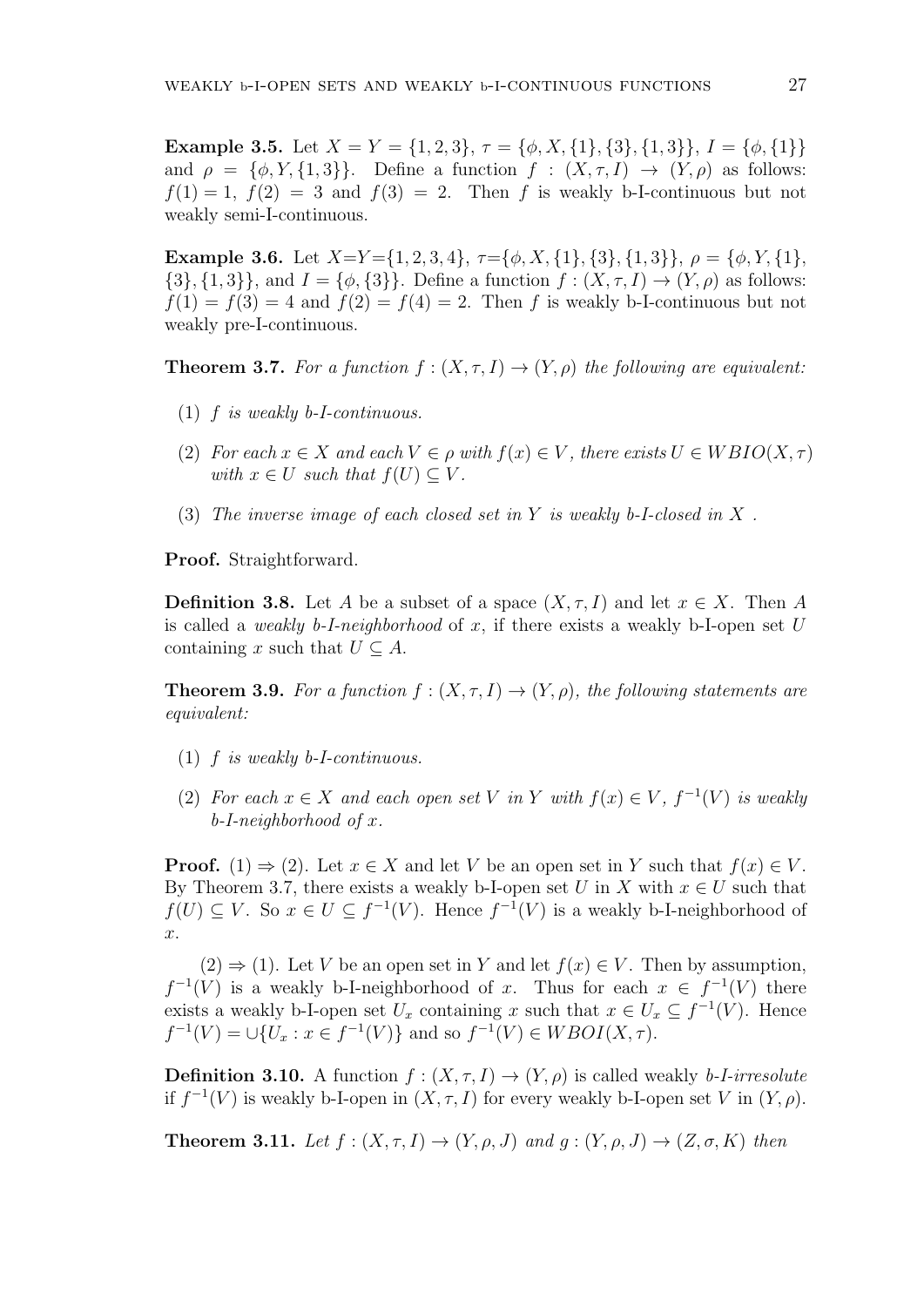- (1) *gof is weakly b-I-continuous if f is weakly b-I-continuous and g is continuous.*
- (2) *gof is weakly b-I-continuous if f is weakly b-I-irresolute and g is weakly b-I-continuous.*

We note that Theorem 3.11(1) is not true if *g* is assumed to be only *b-Icontinuous* as it is shown in the next example.

**Example 3.12.** Let  $X = Y = Z = \{1, 2, 3, 4\}, \tau = \{\phi, X, \{1\}, \{3\}, \{1, 3\}\},\$  $\rho = {\phi, Y, {1}, {3}, {1, 3}}, \sigma = {\phi, Z, {1, 2}}, I = {\phi, {3}}$  and  $J = {\phi, {2}}$ . Define a function  $f : (X, \tau, I) \to (Y, \rho, J)$  by  $f(1) = f(3) = 4$  and  $f(2) = f(4) = 2$ . Also let  $g: (Y, \rho, J) \to (Z, \sigma)$  be the identity function. Then f is weakly b-I*continuous* and *g* is b-I-*continuous* but *gof* is not weakly b-I-*continuous* since  $(gof)^{-1}(\{1,2\}) = \{2,4\}$  is not weakly b-I-*open*.

**Corollary 3.13.** *If*  $f : (X, \tau, I) \to \prod_{\alpha \in \Delta} X_\alpha$  *is a weakly* b-I*-continuous function from a space*  $(X, \tau, I)$  *into a product space*  $\prod_{\alpha \in \Delta} X_{\alpha}$  *then*  $p_{\alpha}$  *of is weakly* b-I*continuous for each*  $\alpha \in \Delta$ *, where*  $p_{\alpha}$  *is the projection function from the product space*  $\prod_{\alpha \in \Delta} X_{\alpha}$  *onto the space*  $X_{\alpha}$  *for each*  $\alpha \in \Delta$ *.* 

If  $(X, \tau, I)$  is an ideal topological space and A is a subset of X, we denote by  $\tau_{A}$  the relative topology on *A* and  $I_{A} = \{A \cap I : I \in I\}$  is obviously an ideal on *A*.

**Lemma 3.14.** [8] *Let*  $(X, \tau, I)$  *be an ideal topological space and*  $A$ *,*  $B$  *be subsets*  $of X \text{ such that } B \subseteq A.$  Then  $B^*(\tau_{|A}, I_{|A}) = B^*(\tau, I) \cap A.$ 

**Lemma 3.15.** [5] *Let*  $(X, \tau, I)$  *be an ideal topological space,*  $A \subseteq X$  *and*  $U \in \tau$ *. Then*  $Cl^*(A) \cap U = Cl^*U(L) \cap U$ .

**Theorem 3.16.** *Let*  $(X, \tau, I)$  *be an ideal topological space,*  $A \subseteq U \in \tau$ *. If*  $A \in WBIO(X, \tau)$  *then*  $A \in WBIO(U, \tau_{|U}, I_{|U})$ *.* 

Proof. Since 
$$
U \in \tau
$$
 and  $A \in WBIO(X, \tau)$ , we have  
\n
$$
A = U \cap A \subseteq U \cap [Cl^*(Int(Cl(A))) \cup Cl(Int(Cl^*(A)))]
$$
\n
$$
= [U \cap (Cl^*(Int(Cl(A))))] \cup [U \cap (Cl(int(Cl^*(A))))]
$$
\n
$$
\subseteq Cl^*(U \cap Int(Cl(A))) \cup Cl(U \cap Int(Cl^*(A)))
$$
\n
$$
= Cl^*(Int(U \cap Cl(A))) \cup Cl(Int(U \cap Cl^*(A)))
$$
\n
$$
= Cl^*(Int_U(U \cap Cl(A))) \cup Cl(Int_U(U \cap Cl^*(A)))
$$
\nSince  $U \in \tau \subseteq \tau^*$ , we obtain  
\n
$$
A = U \cap A \subseteq U \cap [Cl^*(Int_U(U \cap Cl(A))) \cup Cl(Int_U(U \cap Cl^*(A)))]
$$
\n
$$
= [U \cap (Cl^*(Int_U(U \cap Cl(A))))] \cup [U \cap (Cl(Int_U(U \cap Cl^*(A))))]
$$
\n
$$
= Cl^*_U(Int_U(U \cap Cl(A))) \cup Cl_U(Int_U(U \cap Cl^*(A)))
$$
\n
$$
= Cl^*_U(Int_U(Cl_U(A))) \cup Cl_U(Int_U(U \cap Cl^*(A)))
$$
\n
$$
= Cl^*_U(Int_U(Cl_U(A))) \cup Cl_U(Int_U(Cl^*(A)))
$$
\nThen  $A \in WBIO(U, \tau_{[A}, I_{[A)}).$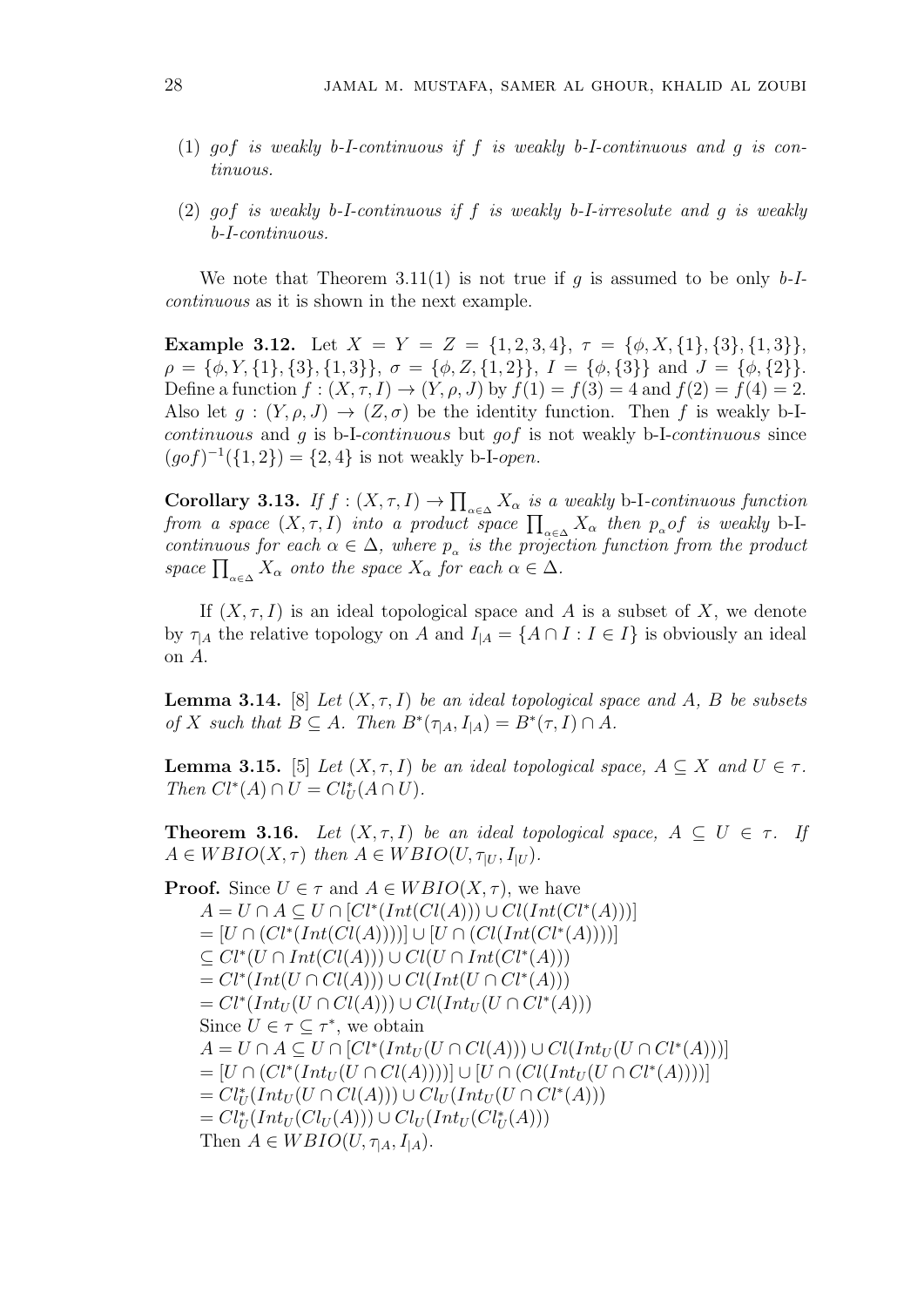**Corollary 3.17.** Let  $(X, \tau, I)$  be an ideal topological space.  $U \in \tau$  and  $A \in$  $W \text{BIO}(X, \tau)$ *, then*  $U \cap A \in W \text{BIO}(U, \tau_{|U}, I_{|U})$ *.* 

**Proof.** Since  $U \in \tau$  and  $A \in WBIO(X, \tau)$ , by Theorem 2.7,  $U \cap A \in WBIO(X, \tau)$ . Since  $U \in \tau$ , by Theorem 3.16,  $U \cap A \in WBIO(U, \tau_{|U}, I_{|U})$ .

**Theorem 3.18.** Let  $f : (X, \tau, I) \to (Y, \rho)$  be a weakly b-I-continuous function and  $U \in \tau$ . Then the restriction  $f_{|U} : (U, \tau_{|U}, I_{|U}) \to (Y, \rho)$  is weakly b-I-continuous.

**Proof.** Let *V* be any open set in  $(Y, \rho)$ . Since f is weakly b-I-*continuous*, we have  $f^{-1}(V) \in WBIO(X, \tau)$ . Since  $U \in \tau$ , by Theorem 3.16, we have  $U \cap$  $f^{-1}(V) \in WBIO(U, \tau_{|U}, I_{|U})$ . On the other hand,  $(f_{|U})^{-1}(V) = U \cap f^{-1}(V)$  and  $(f_{|U})^{-1}(V) \in WBIO(U, \tau_{|U}, I_{|U})$ . This shows that  $f_{|U} : (U, \tau_{|U}, I_{|U}) \to (Y, \rho)$  is weakly  $b - I - \text{continuous}$ .

**Theorem 3.19.** *A function*  $f : (X, \tau, I) \rightarrow (Y, \rho)$  *is weakly* b-I*-continuous if and only if the function*  $g: X \to X \times Y$ *, defined by*  $g(x) = (x, f(x))$  *for each*  $x \in X$ *, is weakly* b-I*-continuous.*

**Proof.**  $\Rightarrow$  Let f be weakly b-I-continuous. Let  $x \in X$  and W be an open set in  $X \times Y$  with  $g(x) \in W$ . Then there exists a basic open set  $U \times V$  such that  $q(x) = (x, f(x)) \in U \times V \subseteq W$ . Since f is weakly b-I-continuous, there exists a weakly b-I-open set  $U_0$  in  $X$  with  $x \in U_0$  such that  $f(U_0) \subseteq V$ . By Theorem 2.7,  $U_0 \cap U$  is weakly b-I-open and  $g(U_0 \cap U) \subseteq U \cap V \subseteq W$ . This shows that *g* is weakly b-I-continuous.

*⇐*) Suppose that *g* is weakly b-I-continuous. Let *x ∈ X* and *V* be any open set in *Y* with  $f(x) \in V$ . Then  $X \times V$  is open in  $X \times Y$ . Since g is weakly b-I-continuous, there exists a weakly b-I-open set *U* in *X* with  $x \in U$  such that *g*(*U*) ⊂ *X* × *V*. Therefore, we obtain  $f(U)$  ⊂ *V*. This shows that *f* is weakly b-I-continuous.

**Definition 3.20.** An ideal topological space  $(X, \tau, I)$  is said to be *weakly* b-I*normal* if for each pair of non-empty disjoint closed subsets *A* and *B* of *X*, there exist two weakly b-I-open subsets *U* and *V* of *X* such that  $A \subseteq U, B \subseteq V$  and  $U \cap V = \phi$ .

**Theorem 3.21.** *If*  $f : (X, \tau, I) \rightarrow (Y, \rho)$  *is weakly* b-I*-continuous, closed injection and Y is normal, then X is weakly b-I-normal.*

**Proof.** Let *A* and *B* be two disjoint closed subsets of *X*. Since *f* is closed and injective,  $f(A)$  and  $f(B)$  are disjoint closed subsets of *Y*. Since *Y* is normal, there exist two open subsets *U* and *V* of *Y* such that  $f(A) \subseteq U$ ,  $f(B) \subseteq V$  and  $U \cap V = \phi$ . Now  $f^{-1}(U)$  and  $f^{-1}(V)$  are weakly b-I-open in *X* with  $A \subseteq f^{-1}(U)$ ,  $B \subseteq f^{-1}(V)$  and  $f^{-1}(U) \cap f^{-1}(V) = \phi$ . Thus *X* is weakly b-I-normal.

**Definition 3.22.** An ideal topological space  $(X, \tau, I)$  is said to be *weakly* b-I*connected* if *X* can't be written as a union of two disjoint weakly b-I-open subsets of *X*.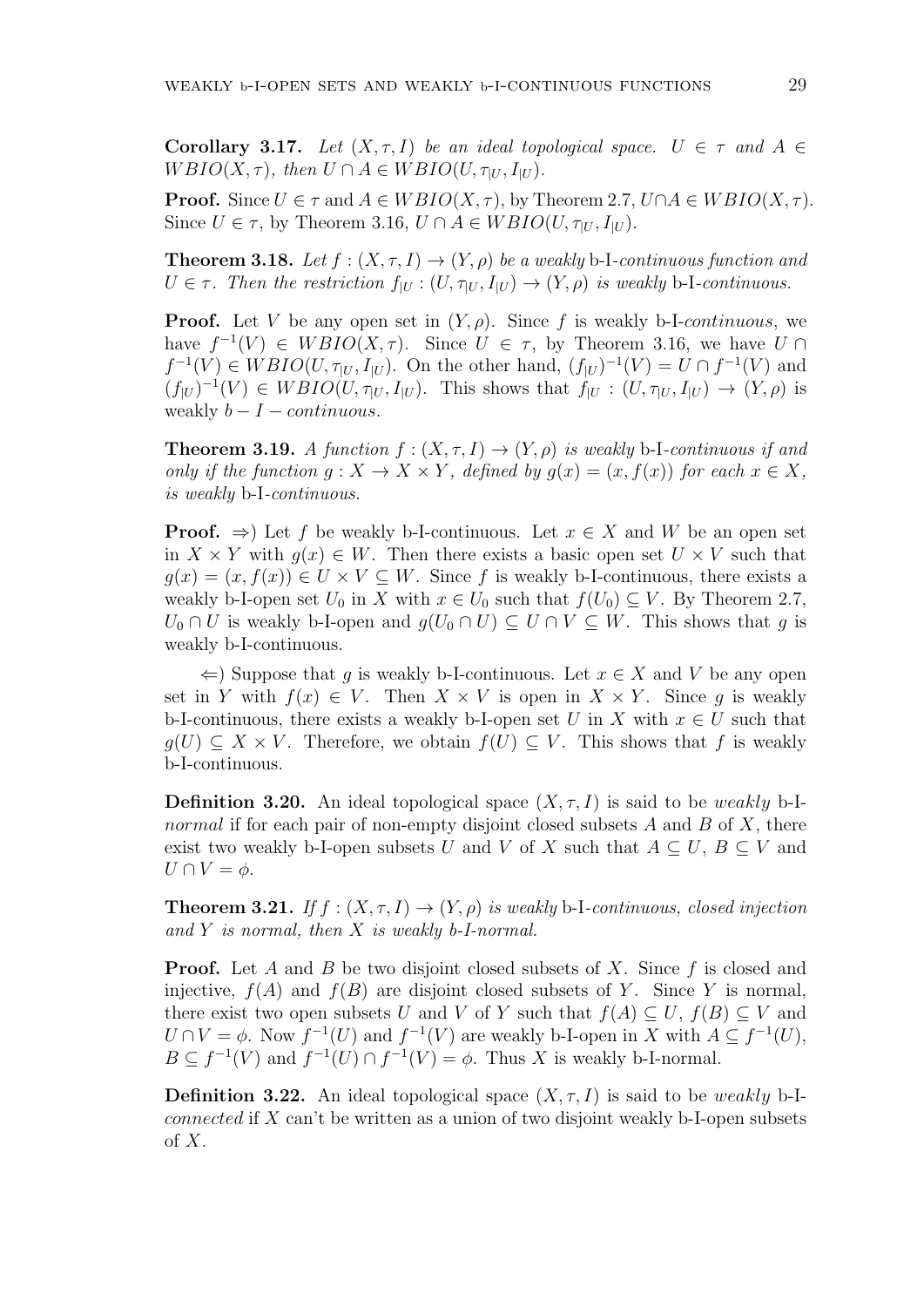**Theorem 3.23.** *The weakly* b-I*-continuous image of a weakly* b-I*-connected space is connected.*

**Proof.** Let  $f : (X, \tau, I) \to (Y, \rho)$  be a weakly b-I-continuous function of a weakly b-I-connected space *X* onto a topological space *Y* . Assume that *Y* is disconnected, then  $Y = A \cup B$  where *A* and *B* are non-empty clopen with  $A \cap B = \phi$ . Since *f* is weakly b-I-continuous,  $f^{-1}(A)$  and  $f^{-1}(B)$  are non-empty weakly b-I-open in X. Also,  $X = f^{-1}(Y) = f^{-1}(A \cup B) = f^{-1}(A) \cup f^{-1}(B)$  and  $f^{-1}(A) \cap f^{-1}(B) = \phi$ . Hence *X* is not weakly b-I-connected which is a contradiction. Therefore, *Y* is connected.

**Lemma 3.24.** [12] *For any function*  $f : (X, \tau, I) \rightarrow (Y, \rho)$ ,  $f(I)$  *is an ideal on Y*.

**Definition 3.25.** [12] An ideal topological space (*X, τ, I*) is said to be *I-compact* if for every open cover  $\{W_\alpha : \alpha \in \Delta\}$  of *X*, there exists a finite subset  $\Delta_0$  of  $\Delta$ such that  $(X - \bigcup \{W_\alpha : \alpha \in \Delta_0\}) \in I$ .

**Definition 3.26.** An ideal topological space  $(X, \tau, I)$  is said to be *weakly* b-I*compact* if for every weakly b-I-open cover  ${W_\alpha : \alpha \in \Delta}$  of *X*, there exists a finite subset  $\Delta_0$  of  $\Delta$  such that  $(X - \cup \{W_\alpha : \alpha \in \Delta_0\}) \in I$ .

**Theorem 3.27.** *The image of a weakly b-I-compact space under a weakly b-Icontinuous surjective function is f*(*I*)*-compact.*

**Proof.** Let  $(X, \tau, I)$  be a weakly b-I-compact space and  $f : (X, \tau, I) \to (Y, \rho)$  be a weakly b-I-continuous surjection. Let  ${V_\alpha : \alpha \in \Delta}$  be an open cover of *Y*. Then  ${f^{-1}(V_\alpha) : \alpha \in \Delta}$  is a weakly b-I-open cover of *X*. Since *X* is weakly b-I-compact, there exists a finite subset  $\Delta_0$  of  $\Delta$  such that  $(X - \bigcup \{f^{-1}(V_\alpha) : \alpha \in \Delta_0\}) \in I$ . Therefore  $(Y - \cup \{V_\alpha : \alpha \in \Delta_0\}) \in f(I)$ . This shows that  $(Y, \rho, f(I))$  is  $f(I)$ compact.

# **4. Weakly b-I-open functions**

Recall that a subset F of a space  $(X, \tau, I)$  is said to be *weakly semi-I-closed* [5] if its complement is weakly semi-I-open.

**Definition 4.1.** [5] A function  $f : (X, \tau) \to (Y, \rho, J)$  is called *weakly semi-I-open* (resp., *weakly semi-I-closed*) if the image of every open (resp., closed) set in  $(X, \tau)$ is weakly semi-I-open (resp., weakly semi-I-closed) in  $(Y, \rho, J)$ .

**Definition 4.2.** A function  $f : (X, \tau) \to (Y, \rho, J)$  is called *weakly b-I-open* (resp., *weakly b-I-closed*) if the image of every open (resp., closed) set in  $(X, \tau)$  is weakly b-I-open (resp., weakly b-I-closed) in  $(Y, \rho, J)$ .

**Remark 4.3.** Every weakly semi-I-open (resp., weakly semi-I-closed) function is weakly b-I-open (resp., weakly b-I-closed).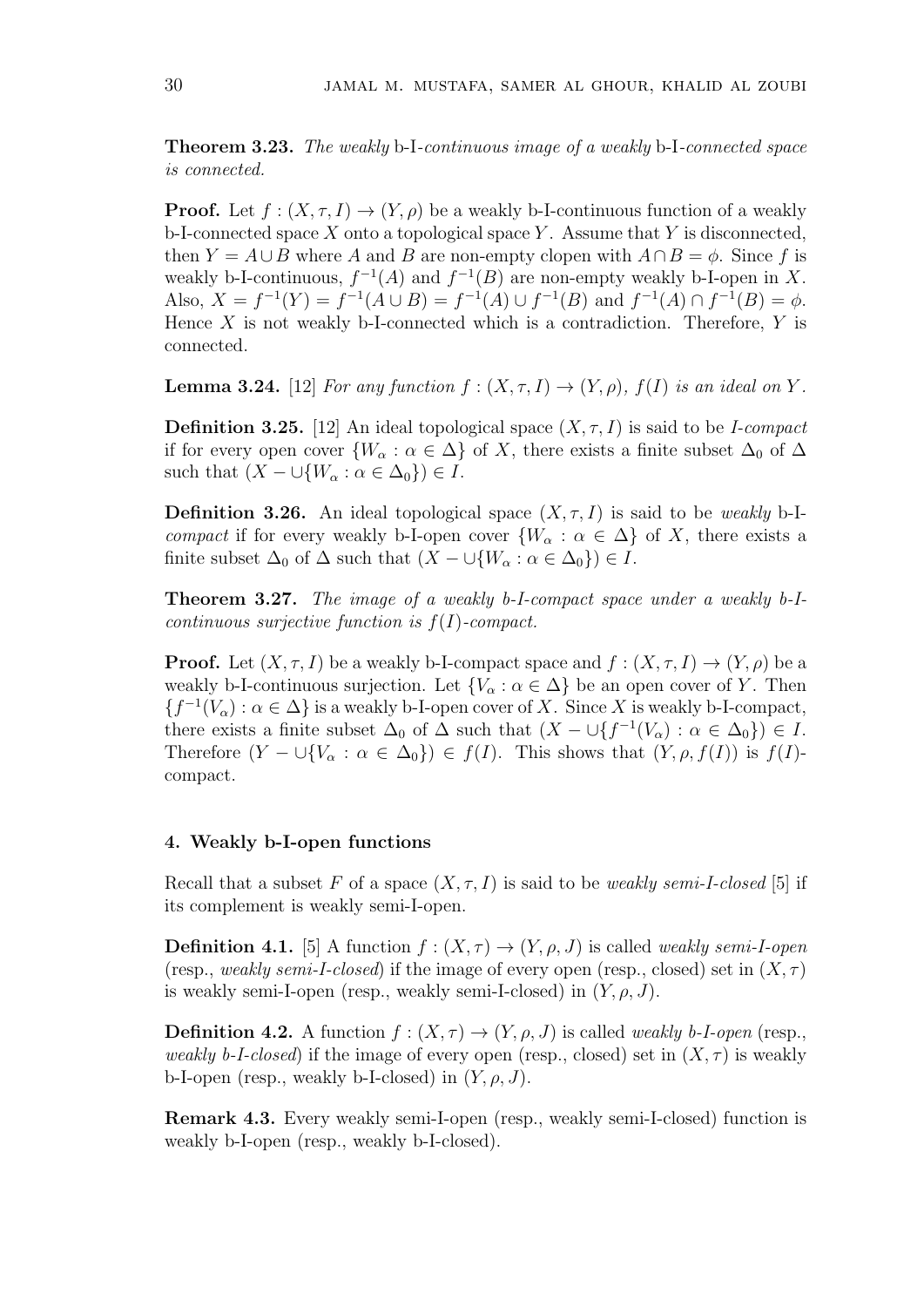The converse of the above remark need not be true as shown in the following example.

**Example 4.4.** Let  $X = \{1, 2, 3\}$  and  $\tau = \{\phi, X, \{1, 3\}\}\$ . Also let  $Y = X$ ,  $\rho =$  $\{\phi, Y, \{1\}, \{3\}, \{1,3\}\}\$ and  $J = \{\phi, \{1\}\}\$ . Define a function  $f : (X, \tau) \to (Y, \rho, J)$ as follows:  $f(1) = 1$ ,  $f(2) = 3$  and  $f(3) = 2$ . Then f is weakly b-I-open but not weakly semi-I-open.

**Theorem 4.5.** *A function*  $f : (X, \tau) \to (Y, \rho, J)$  *is weakly b-I-open if and only if for each*  $x \in X$  *and each neighborhood*  $U$  *of*  $x$  *there exists*  $V \in WBJO(Y, \rho)$ *containing*  $f(x)$  *such that*  $V \subset f(U)$ .

**Proof.**  $\Rightarrow$  Suppose that *f* is a weakly b-I-*open* function. For each  $x \in X$  and each neighborhood *U* of *x*, there exists  $U_x \in \tau$  such that  $x \in U_x \subseteq U$ . Let  $V = f(U_x)$ . Since *f* is weakly b-I-open,  $V \in WBJO(Y, \rho)$  and  $f(x) \in V \subseteq f(U)$ .

 $\Leftarrow$  Let *U* be an open set in  $(X, \tau)$ . For each  $x \in U$ , there exists  $V_x \in WBJO(X, \tau)$ such that  $f(x) \in V_x \subseteq f(U)$ . Now  $f(U) = \bigcup \{V_x : x \in U\}$  and so  $f(U) \in$  $WBJO(Y, \rho)$ . This shows that *f* is weakly b-I-open.

**Theorem 4.6.** *Let*  $f : (X, \tau) \to (Y, \rho, J)$  *be a weakly b-I-open function. If G is any subset of Y and C is a closed subset of X with*  $f^{-1}(G) \subseteq C$ *, then there exists a weakly b*-*I*-closed subset *H* of *Y with*  $G ⊆ H$  *such that*  $f^{-1}(H) ⊆ C$ *.* 

**Proof.** Suppose that *f* is a weakly b-I-open function. Let *G* be any subset of *Y* and *C* a closed subset of *X* with  $f^{-1}(G) \subseteq C$ . Then  $X - C$  is open. Since *f* is weakly b-I-open,  $f(X - C)$  is weakly b-I-open in *Y*. Let  $H = Y - f(X - C)$ . Then *H* is weakly b-I-closed in *Y*. Since  $f^{-1}(G) \subseteq C$ ,  $G \subseteq H$ . Also, we obtain  $f^{-1}(H) \subseteq C$ .

**Theorem 4.7.** Let  $f : (X, \tau) \to (Y, \rho, J)$  be weakly b-I-closed. If G is any subset *of Y* and *U* is an open subset of *X* with  $f^{-1}(G) \subseteq U$ , then there exists a weakly *b*-*I*-open subset *H* of *Y* with  $G ⊆ H$  such that  $f^{-1}(H) ⊆ U$ .

**Proof.** Similar to that used in Theorem 4.6.

**Theorem 4.8.** For any bijective function  $f : (X, \tau) \to (Y, \rho, J)$ , the following are *equivalent:*

- (1)  $f^{-1}$  :  $(Y, \rho, J) \rightarrow (X, \tau)$  *is weakly b-I-continuous.*
- (2) *f is weakly b-I-open.*
- (3) *f is weakly b-I-closed.*

**Proof.** It is straightforward.